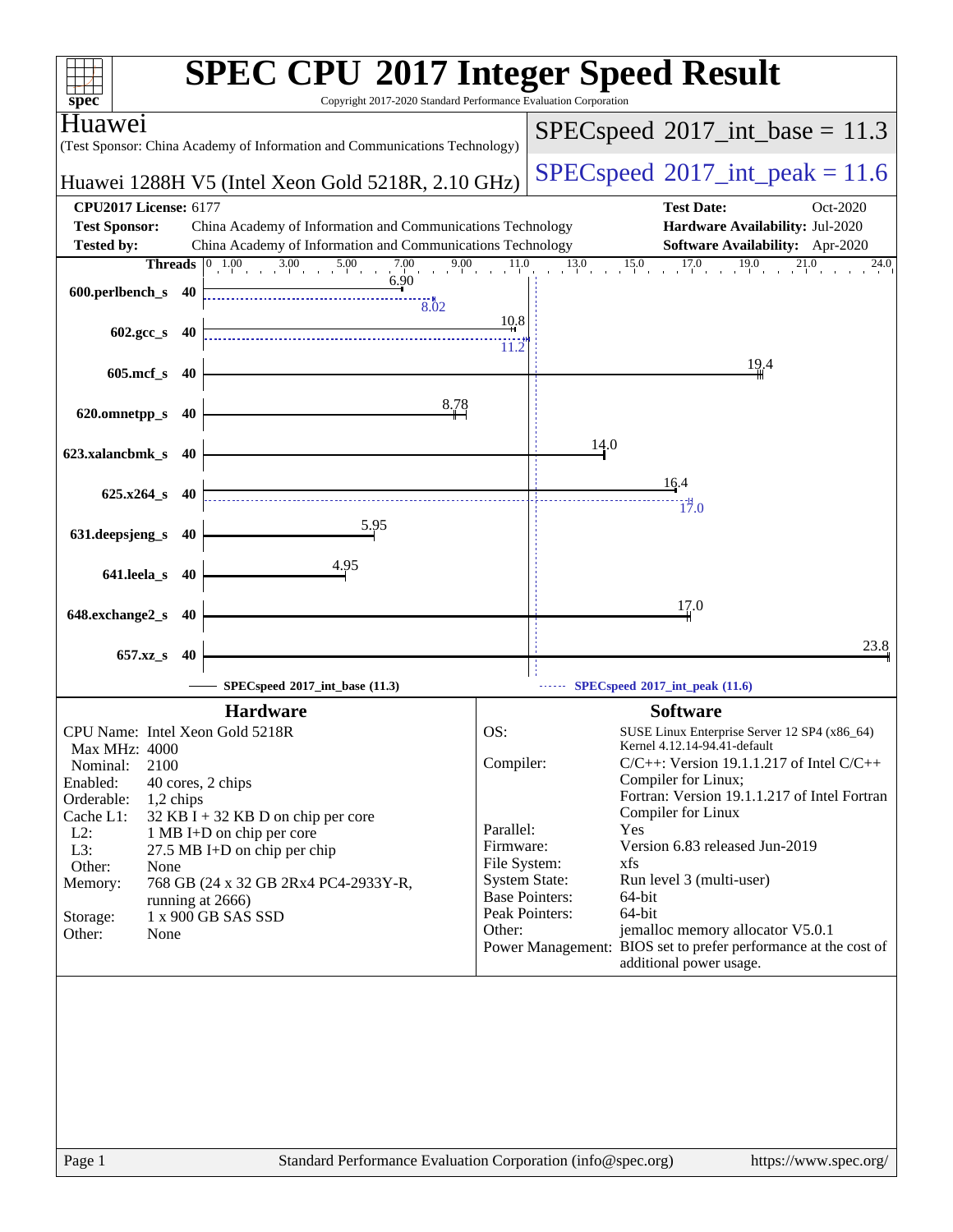

Copyright 2017-2020 Standard Performance Evaluation Corporation

#### Huawei

(Test Sponsor: China Academy of Information and Communications Technology)

 $SPECspeed^{\circ}2017\_int\_base = 11.3$  $SPECspeed^{\circ}2017\_int\_base = 11.3$ 

Huawei 1288H V5 (Intel Xeon Gold 5218R, 2.10 GHz) [SPECspeed](http://www.spec.org/auto/cpu2017/Docs/result-fields.html#SPECspeed2017intpeak)®2017\_int\_peak =  $11.6$ 

**[Test Sponsor:](http://www.spec.org/auto/cpu2017/Docs/result-fields.html#TestSponsor)** China Academy of Information and Communications Technology **[Hardware Availability:](http://www.spec.org/auto/cpu2017/Docs/result-fields.html#HardwareAvailability)** Jul-2020 **[Tested by:](http://www.spec.org/auto/cpu2017/Docs/result-fields.html#Testedby)** China Academy of Information and Communications Technology **[Software Availability:](http://www.spec.org/auto/cpu2017/Docs/result-fields.html#SoftwareAvailability)** Apr-2020

**[CPU2017 License:](http://www.spec.org/auto/cpu2017/Docs/result-fields.html#CPU2017License)** 6177 **[Test Date:](http://www.spec.org/auto/cpu2017/Docs/result-fields.html#TestDate)** Oct-2020

### **[Results Table](http://www.spec.org/auto/cpu2017/Docs/result-fields.html#ResultsTable)**

| <b>Base</b>                                |                |                |       |                |       |                | <b>Peak</b> |                |                |              |                |              |                |              |
|--------------------------------------------|----------------|----------------|-------|----------------|-------|----------------|-------------|----------------|----------------|--------------|----------------|--------------|----------------|--------------|
| <b>Benchmark</b>                           | <b>Threads</b> | <b>Seconds</b> | Ratio | <b>Seconds</b> | Ratio | <b>Seconds</b> | Ratio       | <b>Threads</b> | <b>Seconds</b> | <b>Ratio</b> | <b>Seconds</b> | <b>Ratio</b> | <b>Seconds</b> | <b>Ratio</b> |
| $600.$ perlbench $\mathsf{S}$              | 40             | 257            | 6.90  | 255            | 6.96  | 257            | 6.90        | 40             | 222            | 7.98         | 221            | 8.02         | 220            | 8.06         |
| $602.\text{gcc}\_\text{s}$                 | 40             | 367            | 10.9  | 367            | 10.8  | 371            | 10.7        | 40             | 357            | 11.1         | 354            | 11.2         | 351            | 11.3         |
| $605$ .mcf s                               | 40             | 244            | 19.4  | 245            | 19.3  | 242            | 19.5        | 40             | 244            | 19.4         | 245            | 19.3         | 242            | 19.5         |
| 620.omnetpp_s                              | 40             | 187            | 8.73  | 186            | 8.78  | 178            | 9.16        | 40             | 187            | 8.73         | 186            | 8.78         | 178            | 9.16         |
| 623.xalancbmk s                            | 40             | 102            | 13.9  | 102            | 14.0  | 101            | 14.0        | 40             | 102            | 13.9         | 102            | <b>14.0</b>  | 101            | 14.0         |
| 625.x264 s                                 | 40             | 107            | 16.4  | 107            | 16.5  | 108            | 16.4        | 40             | 104            | 16.9         | 104            | 17.0         | 104            | <b>17.0</b>  |
| 631.deepsjeng_s                            | 40             | 241            | 5.94  | 241            | 5.96  | 241            | 5.95        | 40             | 241            | 5.94         | 241            | 5.96         | 241            | 5.95         |
| 641.leela s                                | 40             | 344            | 4.95  | 344            | 4.95  | 345            | 4.95        | 40             | 344            | 4.95         | 344            | 4.95         | 345            | 4.95         |
| 648.exchange2_s                            | 40             | 175            | 16.8  | 173            | 17.0  | 173            | 17.0        | 40             | 175            | 16.8         | 173            | 17.0         | 173            | <b>17.0</b>  |
| $657.xz$ s                                 | 40             | 259            | 23.9  | 260            | 23.8  | 260            | 23.8        | 40             | 259            | 23.9         | 260            | 23.8         | 260            | 23.8         |
| $SPECspeed^{\circ}2017$ int base =<br>11.3 |                |                |       |                |       |                |             |                |                |              |                |              |                |              |

**[SPECspeed](http://www.spec.org/auto/cpu2017/Docs/result-fields.html#SPECspeed2017intpeak)[2017\\_int\\_peak =](http://www.spec.org/auto/cpu2017/Docs/result-fields.html#SPECspeed2017intpeak) 11.6**

Results appear in the [order in which they were run.](http://www.spec.org/auto/cpu2017/Docs/result-fields.html#RunOrder) Bold underlined text [indicates a median measurement](http://www.spec.org/auto/cpu2017/Docs/result-fields.html#Median).

### **[Compiler Notes](http://www.spec.org/auto/cpu2017/Docs/result-fields.html#CompilerNotes)**

 The inconsistent Compiler version information under Compiler Version section is due to a discrepancy in Intel Compiler. The correct version of C/C++ compiler is: Version 19.1.1.217 Build 20200306 Compiler for Linux The correct version of Fortran compiler is: Version 19.1.1.217 Build 20200306 Compiler for Linux

### **[Operating System Notes](http://www.spec.org/auto/cpu2017/Docs/result-fields.html#OperatingSystemNotes)**

Stack size set to unlimited using "ulimit -s unlimited"

#### **[Environment Variables Notes](http://www.spec.org/auto/cpu2017/Docs/result-fields.html#EnvironmentVariablesNotes)**

```
Environment variables set by runcpu before the start of the run:
KMP AFFINITY = "granularity=fine, compact, 1,0"
LD_LIBRARY_PATH =
      "/opt/intel/compilers_and_libraries_2020.1.217/linux/compiler/lib/intel6
      4:/usr/local/jemalloc64-5.0.1"
MALLOC_CONF = "retain:true"
OMP_STACKSIZE = "192M"
```
### **[General Notes](http://www.spec.org/auto/cpu2017/Docs/result-fields.html#GeneralNotes)**

 NA: The test sponsor attests, as of date of publication, that CVE-2017-5754 (Meltdown) is mitigated in the system as tested and documented. Yes: The test sponsor attests, as of date of publication, that CVE-2017-5753 (Spectre variant 1) is mitigated in the system as tested and documented. Yes: The test sponsor attests, as of date of publication, that CVE-2017-5715 (Spectre variant 2)

**(Continued on next page)**

| Page 2 | Standard Performance Evaluation Corporation (info@spec.org) | https://www.spec.org/ |
|--------|-------------------------------------------------------------|-----------------------|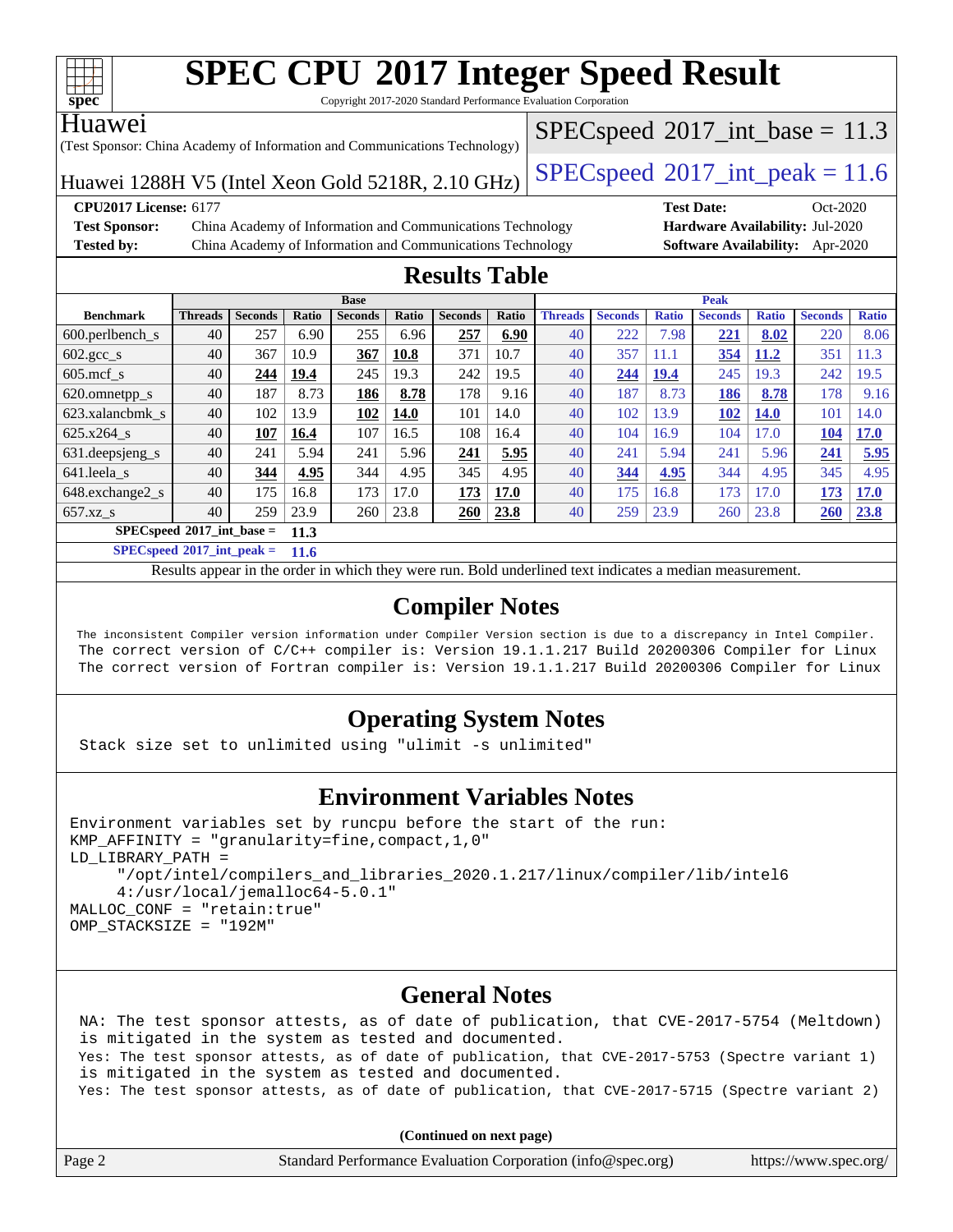

Copyright 2017-2020 Standard Performance Evaluation Corporation

#### Huawei

(Test Sponsor: China Academy of Information and Communications Technology)

 $SPECspeed^{\circ}2017\_int\_base = 11.3$  $SPECspeed^{\circ}2017\_int\_base = 11.3$ 

Huawei 1288H V5 (Intel Xeon Gold 5218R, 2.10 GHz) [SPECspeed](http://www.spec.org/auto/cpu2017/Docs/result-fields.html#SPECspeed2017intpeak)®2017\_int\_peak =  $11.6$ 

**[CPU2017 License:](http://www.spec.org/auto/cpu2017/Docs/result-fields.html#CPU2017License)** 6177 **[Test Date:](http://www.spec.org/auto/cpu2017/Docs/result-fields.html#TestDate)** Oct-2020 **[Test Sponsor:](http://www.spec.org/auto/cpu2017/Docs/result-fields.html#TestSponsor)** China Academy of Information and Communications Technology **[Hardware Availability:](http://www.spec.org/auto/cpu2017/Docs/result-fields.html#HardwareAvailability)** Jul-2020 **[Tested by:](http://www.spec.org/auto/cpu2017/Docs/result-fields.html#Testedby)** China Academy of Information and Communications Technology **[Software Availability:](http://www.spec.org/auto/cpu2017/Docs/result-fields.html#SoftwareAvailability)** Apr-2020

### **[General Notes \(Continued\)](http://www.spec.org/auto/cpu2017/Docs/result-fields.html#GeneralNotes)**

 is mitigated in the system as tested and documented. Transparent Huge Pages enabled by default Prior to runcpu invocation Filesystem page cache synced and cleared with: sync; echo 3> /proc/sys/vm/drop\_caches jemalloc, a general purpose malloc implementation built with the RedHat Enterprise 7.5, and the system compiler gcc 4.8.5 sources available from jemalloc.net or <https://github.com/jemalloc/jemalloc/releases>

### **[Platform Notes](http://www.spec.org/auto/cpu2017/Docs/result-fields.html#PlatformNotes)**

Page 3 Standard Performance Evaluation Corporation [\(info@spec.org\)](mailto:info@spec.org) <https://www.spec.org/> BIOS configuration: Power Policy Set to Load Balance Hyper-Threading Set to Disabled XPT Prefetch Set to Enabled Sysinfo program /spec2017/bin/sysinfo Rev: r6365 of 2019-08-21 295195f888a3d7edb1e6e46a485a0011 running on linux-j3dr Sat Oct 24 18:59:05 2020 SUT (System Under Test) info as seen by some common utilities. For more information on this section, see <https://www.spec.org/cpu2017/Docs/config.html#sysinfo> From /proc/cpuinfo model name : Intel(R) Xeon(R) Gold 5218R CPU @ 2.10GHz 2 "physical id"s (chips) 40 "processors" cores, siblings (Caution: counting these is hw and system dependent. The following excerpts from /proc/cpuinfo might not be reliable. Use with caution.) cpu cores : 20 siblings : 20 physical 0: cores 0 1 2 3 4 8 9 10 11 12 16 17 18 19 20 24 25 26 27 28 physical 1: cores 0 1 2 3 4 8 9 10 11 12 16 17 18 19 20 24 25 26 27 28 From lscpu: Architecture: x86\_64 CPU op-mode(s): 32-bit, 64-bit Byte Order: Little Endian  $CPU(s):$  40 On-line CPU(s) list: 0-39 Thread(s) per core: 1 Core(s) per socket: 20 Socket(s): 2 NUMA node(s): 2 Vendor ID: GenuineIntel **(Continued on next page)**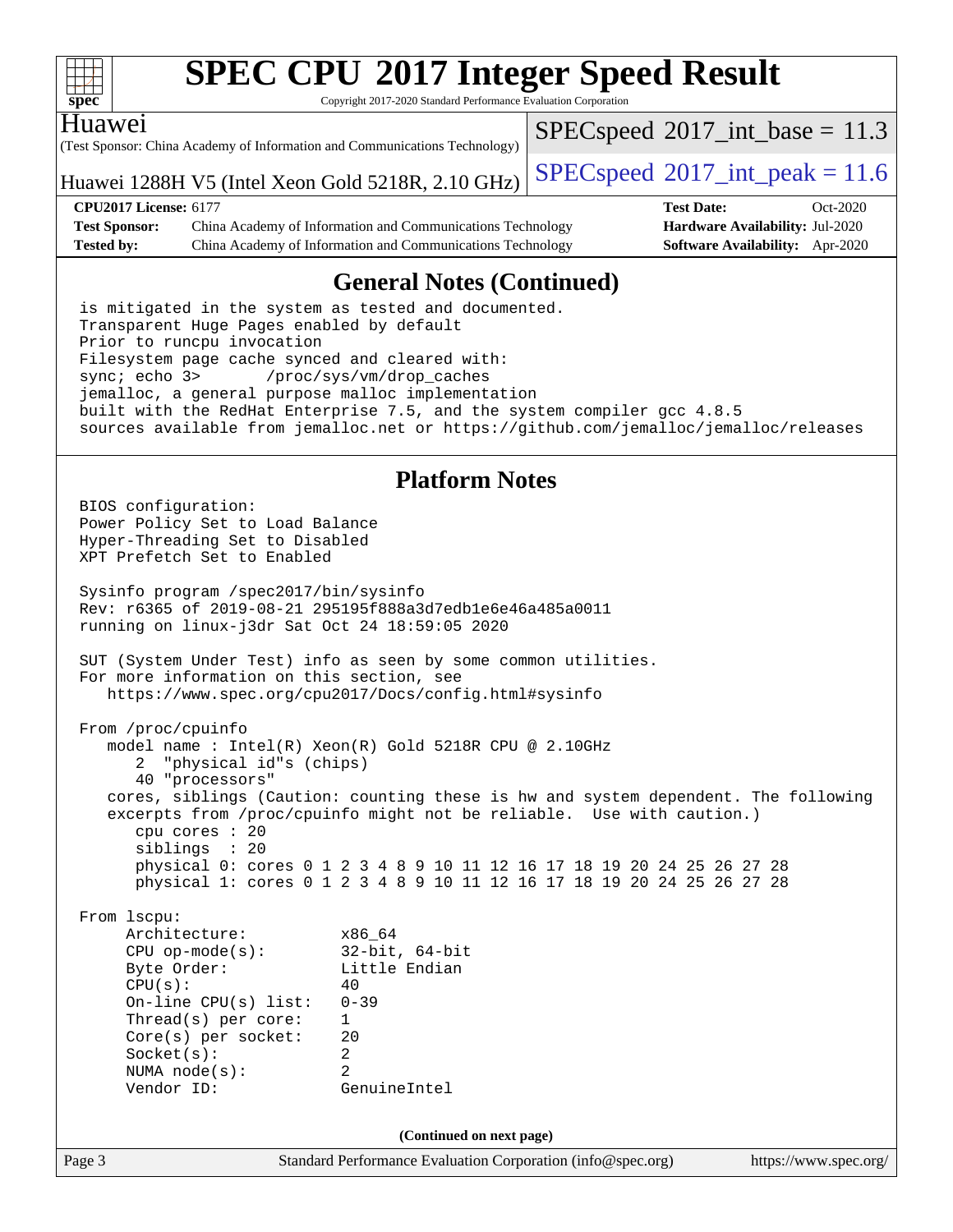| spec <sup>®</sup>                                                                                                                                                                                                                                                                                                                                                                                                                                                                                                                                                                            | <b>SPEC CPU®2017 Integer Speed Result</b><br>Copyright 2017-2020 Standard Performance Evaluation Corporation                                                                                                                                                                                                                                                                |                                                                                                                                                                                                                                                                                                                                                                                                                                                                                                                                                                                                                                                                                                                                                                                                                                                                                                                                                                                       |
|----------------------------------------------------------------------------------------------------------------------------------------------------------------------------------------------------------------------------------------------------------------------------------------------------------------------------------------------------------------------------------------------------------------------------------------------------------------------------------------------------------------------------------------------------------------------------------------------|-----------------------------------------------------------------------------------------------------------------------------------------------------------------------------------------------------------------------------------------------------------------------------------------------------------------------------------------------------------------------------|---------------------------------------------------------------------------------------------------------------------------------------------------------------------------------------------------------------------------------------------------------------------------------------------------------------------------------------------------------------------------------------------------------------------------------------------------------------------------------------------------------------------------------------------------------------------------------------------------------------------------------------------------------------------------------------------------------------------------------------------------------------------------------------------------------------------------------------------------------------------------------------------------------------------------------------------------------------------------------------|
| Huawe <sub>1</sub>                                                                                                                                                                                                                                                                                                                                                                                                                                                                                                                                                                           | (Test Sponsor: China Academy of Information and Communications Technology)                                                                                                                                                                                                                                                                                                  | $SPEC speed^{\circ}2017\_int\_base = 11.3$                                                                                                                                                                                                                                                                                                                                                                                                                                                                                                                                                                                                                                                                                                                                                                                                                                                                                                                                            |
|                                                                                                                                                                                                                                                                                                                                                                                                                                                                                                                                                                                              | Huawei 1288H V5 (Intel Xeon Gold 5218R, 2.10 GHz)                                                                                                                                                                                                                                                                                                                           | $SPEC speed^{\circ}2017\_int\_peak = 11.6$                                                                                                                                                                                                                                                                                                                                                                                                                                                                                                                                                                                                                                                                                                                                                                                                                                                                                                                                            |
| <b>CPU2017 License: 6177</b><br><b>Test Sponsor:</b><br>Tested by:                                                                                                                                                                                                                                                                                                                                                                                                                                                                                                                           | China Academy of Information and Communications Technology<br>China Academy of Information and Communications Technology                                                                                                                                                                                                                                                    | <b>Test Date:</b><br>Oct-2020<br>Hardware Availability: Jul-2020<br>Software Availability: Apr-2020                                                                                                                                                                                                                                                                                                                                                                                                                                                                                                                                                                                                                                                                                                                                                                                                                                                                                   |
|                                                                                                                                                                                                                                                                                                                                                                                                                                                                                                                                                                                              | <b>Platform Notes (Continued)</b>                                                                                                                                                                                                                                                                                                                                           |                                                                                                                                                                                                                                                                                                                                                                                                                                                                                                                                                                                                                                                                                                                                                                                                                                                                                                                                                                                       |
| CPU family:<br>Model:<br>Model name:<br>Stepping:<br>CPU MHz:<br>CPU max MHz:<br>CPU min MHz:<br>BogoMIPS:<br>Virtualization:<br>L1d cache:<br>Lli cache:<br>L2 cache:<br>L3 cache:<br>NUMA node0 CPU(s):<br>NUMA nodel CPU(s):<br>Flaqs:<br>/proc/cpuinfo cache data<br>cache size : 28160 KB<br>physical chip.<br>$available: 2 nodes (0-1)$<br>node 0 size: 385551 MB<br>node 0 free: 383665 MB<br>node 1 size: 387065 MB<br>node 1 free: 384749 MB<br>node distances:<br>node<br>$\overline{0}$<br>$\overline{1}$<br>0:<br>10<br>21<br>1:<br>21<br>10<br>From /proc/meminfo<br>MemTotal: | 6<br>85<br>7<br>2100.000<br>4000.0000<br>800.0000<br>4200.00<br>$VT - x$<br>32K<br>32K<br>1024K<br>28160K<br>$0 - 19$<br>$20 - 39$<br>avx f16c rdrand lahf_lm abm 3dnowprefetch cpuid_fault epb cat_13 cdp_13<br>node 0 cpus: 0 1 2 3 4 5 6 7 8 9 10 11 12 13 14 15 16 17 18 19<br>node 1 cpus: 20 21 22 23 24 25 26 27 28 29 30 31 32 33 34 35 36 37 38 39<br>791159924 kB | $Intel(R) Xeon(R) Gold 5218R CPU @ 2.10GHz$<br>fpu vme de pse tsc msr pae mce cx8 apic sep mtrr pge mca cmov<br>pat pse36 clflush dts acpi mmx fxsr sse sse2 ss ht tm pbe syscall nx pdpe1gb rdtscp<br>lm constant_tsc art arch_perfmon pebs bts rep_good nopl xtopology nonstop_tsc cpuid<br>aperfmperf pni pclmulqdq dtes64 monitor ds_cpl vmx smx est tm2 ssse3 sdbg fma cx16<br>xtpr pdcm pcid dca sse4_1 sse4_2 x2apic movbe popcnt tsc_deadline_timer aes xsave<br>invpcid_single ssbd mba ibrs ibpb stibp tpr_shadow vnmi flexpriority ept vpid<br>fsgsbase tsc_adjust bmil hle avx2 smep bmi2 erms invpcid rtm cqm mpx rdt_a avx512f<br>avx512dq rdseed adx smap clflushopt clwb intel_pt avx512cd avx512bw avx512vl<br>xsaveopt xsavec xgetbvl xsaves cqm_llc cqm_occup_llc cqm_mbm_total cqm_mbm_local<br>dtherm ida arat pln pts pku ospke avx512_vnni flush_lld arch_capabilities<br>From numactl --hardware WARNING: a numactl 'node' might or might not correspond to a |
| HugePages_Total:                                                                                                                                                                                                                                                                                                                                                                                                                                                                                                                                                                             | 0                                                                                                                                                                                                                                                                                                                                                                           |                                                                                                                                                                                                                                                                                                                                                                                                                                                                                                                                                                                                                                                                                                                                                                                                                                                                                                                                                                                       |
|                                                                                                                                                                                                                                                                                                                                                                                                                                                                                                                                                                                              | (Continued on next page)                                                                                                                                                                                                                                                                                                                                                    |                                                                                                                                                                                                                                                                                                                                                                                                                                                                                                                                                                                                                                                                                                                                                                                                                                                                                                                                                                                       |
| Page 4                                                                                                                                                                                                                                                                                                                                                                                                                                                                                                                                                                                       | Standard Performance Evaluation Corporation (info@spec.org)                                                                                                                                                                                                                                                                                                                 | https://www.spec.org/                                                                                                                                                                                                                                                                                                                                                                                                                                                                                                                                                                                                                                                                                                                                                                                                                                                                                                                                                                 |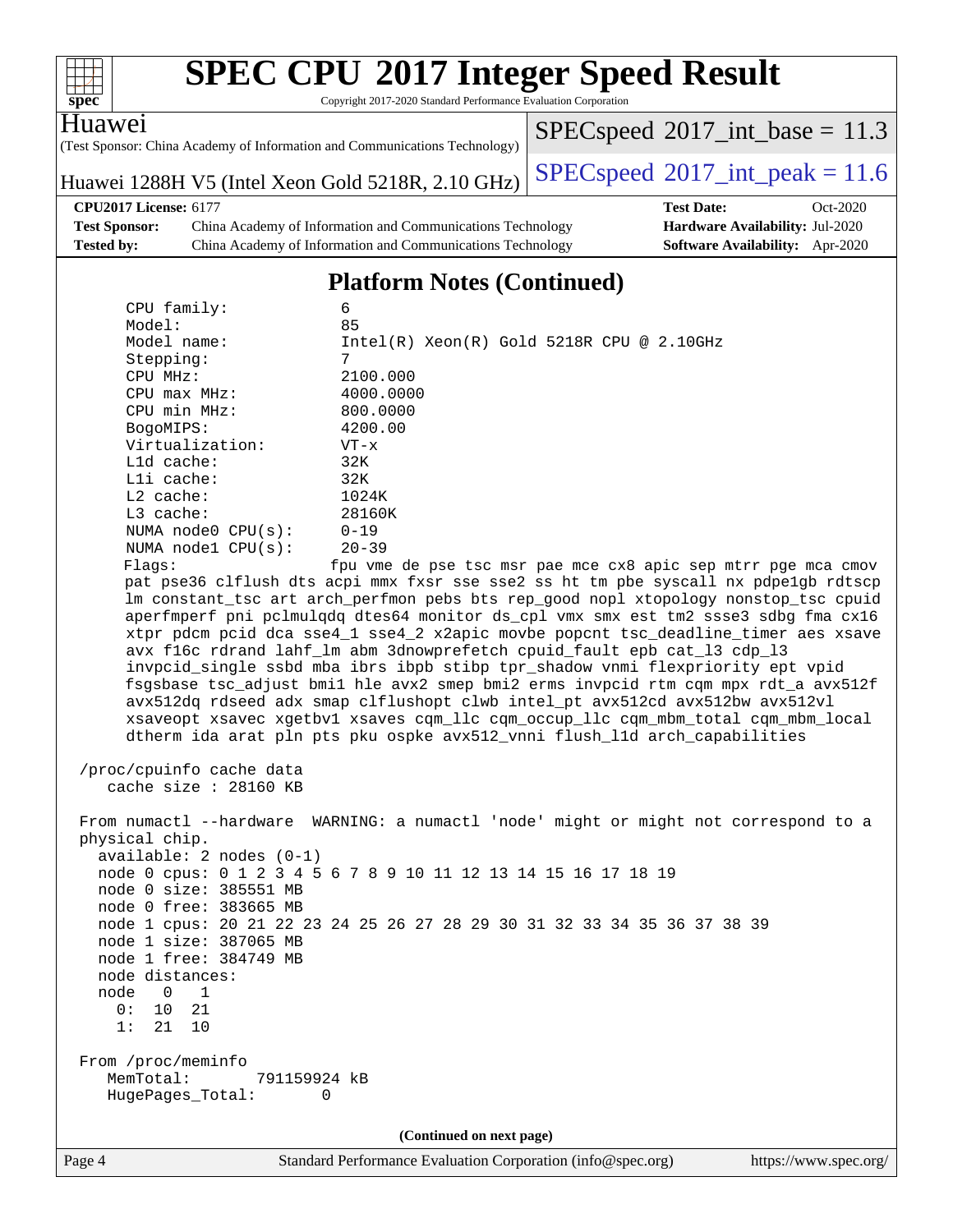| <b>SPEC CPU®2017 Integer Speed Result</b><br>Copyright 2017-2020 Standard Performance Evaluation Corporation<br>$spec^*$                                                                                                                                                                                                                                                                                                                                                                                               |                                                                                                                                                                                                |
|------------------------------------------------------------------------------------------------------------------------------------------------------------------------------------------------------------------------------------------------------------------------------------------------------------------------------------------------------------------------------------------------------------------------------------------------------------------------------------------------------------------------|------------------------------------------------------------------------------------------------------------------------------------------------------------------------------------------------|
| Huawei<br>(Test Sponsor: China Academy of Information and Communications Technology)                                                                                                                                                                                                                                                                                                                                                                                                                                   | $SPEC speed^{\circ}2017\_int\_base = 11.3$                                                                                                                                                     |
| Huawei 1288H V5 (Intel Xeon Gold 5218R, 2.10 GHz)                                                                                                                                                                                                                                                                                                                                                                                                                                                                      | $SPEC speed^{\circ}2017\_int\_peak = 11.6$                                                                                                                                                     |
| <b>CPU2017 License: 6177</b><br><b>Test Sponsor:</b><br>China Academy of Information and Communications Technology                                                                                                                                                                                                                                                                                                                                                                                                     | <b>Test Date:</b><br>Oct-2020<br>Hardware Availability: Jul-2020                                                                                                                               |
| China Academy of Information and Communications Technology<br><b>Tested by:</b>                                                                                                                                                                                                                                                                                                                                                                                                                                        | Software Availability: Apr-2020                                                                                                                                                                |
| <b>Platform Notes (Continued)</b>                                                                                                                                                                                                                                                                                                                                                                                                                                                                                      |                                                                                                                                                                                                |
| Hugepagesize:<br>2048 kB                                                                                                                                                                                                                                                                                                                                                                                                                                                                                               |                                                                                                                                                                                                |
| From /etc/*release* /etc/*version*<br>SuSE-release:<br>SUSE Linux Enterprise Server 12 (x86_64)<br>$VERSION = 12$<br>PATCHLEVEL = 4<br># This file is deprecated and will be removed in a future service pack or release.<br># Please check /etc/os-release for details about this release.<br>os-release:<br>NAME="SLES"<br>VERSION="12-SP4"<br>VERSION_ID="12.4"<br>PRETTY_NAME="SUSE Linux Enterprise Server 12 SP4"<br>ID="sles"<br>$ANSI$ _COLOR=" $0:32$ "<br>CPE_NAME="cpe:/o:suse:sles:12:sp4"<br>uname $-a$ : |                                                                                                                                                                                                |
| Linux linux-j3dr 4.12.14-94.41-default #1 SMP Wed Oct 31 12:25:04 UTC 2018 (3090901)<br>x86_64 x86_64 x86_64 GNU/Linux                                                                                                                                                                                                                                                                                                                                                                                                 |                                                                                                                                                                                                |
| Kernel self-reported vulnerability status:                                                                                                                                                                                                                                                                                                                                                                                                                                                                             |                                                                                                                                                                                                |
| CVE-2018-3620 (L1 Terminal Fault):<br>Microarchitectural Data Sampling:<br>CVE-2017-5754 (Meltdown):<br>CVE-2018-3639 (Speculative Store Bypass): Mitigation: Speculative Store Bypass disabled<br>$CVE-2017-5753$ (Spectre variant 1):<br>CVE-2017-5715 (Spectre variant 2):                                                                                                                                                                                                                                          | Not affected<br>No status reported<br>Not affected<br>via prctl and seccomp<br>Mitigation: __user pointer sanitization<br>Mitigation: Indirect Branch Restricted<br>Speculation, IBPB, IBRS_FW |
| run-level 3 Oct 24 14:50                                                                                                                                                                                                                                                                                                                                                                                                                                                                                               |                                                                                                                                                                                                |
| SPEC is set to: /spec2017<br>Filesystem<br>Type Size Used Avail Use% Mounted on<br>/dev/sda3<br>xfs<br>734G<br>45G 690G<br>$7\frac{6}{9}$ /                                                                                                                                                                                                                                                                                                                                                                            |                                                                                                                                                                                                |
| From /sys/devices/virtual/dmi/id<br>INSYDE Corp. 6.83 06/29/2019<br>BIOS:<br>Vendor:<br>Huawei<br>Product: 1288H V5<br>Product Family: Purley<br>Serial: 210200351910KC000123                                                                                                                                                                                                                                                                                                                                          |                                                                                                                                                                                                |
| Additional information from dmidecode follows. WARNING: Use caution when you interpret                                                                                                                                                                                                                                                                                                                                                                                                                                 |                                                                                                                                                                                                |
| (Continued on next page)                                                                                                                                                                                                                                                                                                                                                                                                                                                                                               |                                                                                                                                                                                                |
| Standard Performance Evaluation Corporation (info@spec.org)<br>Page 5                                                                                                                                                                                                                                                                                                                                                                                                                                                  | https://www.spec.org/                                                                                                                                                                          |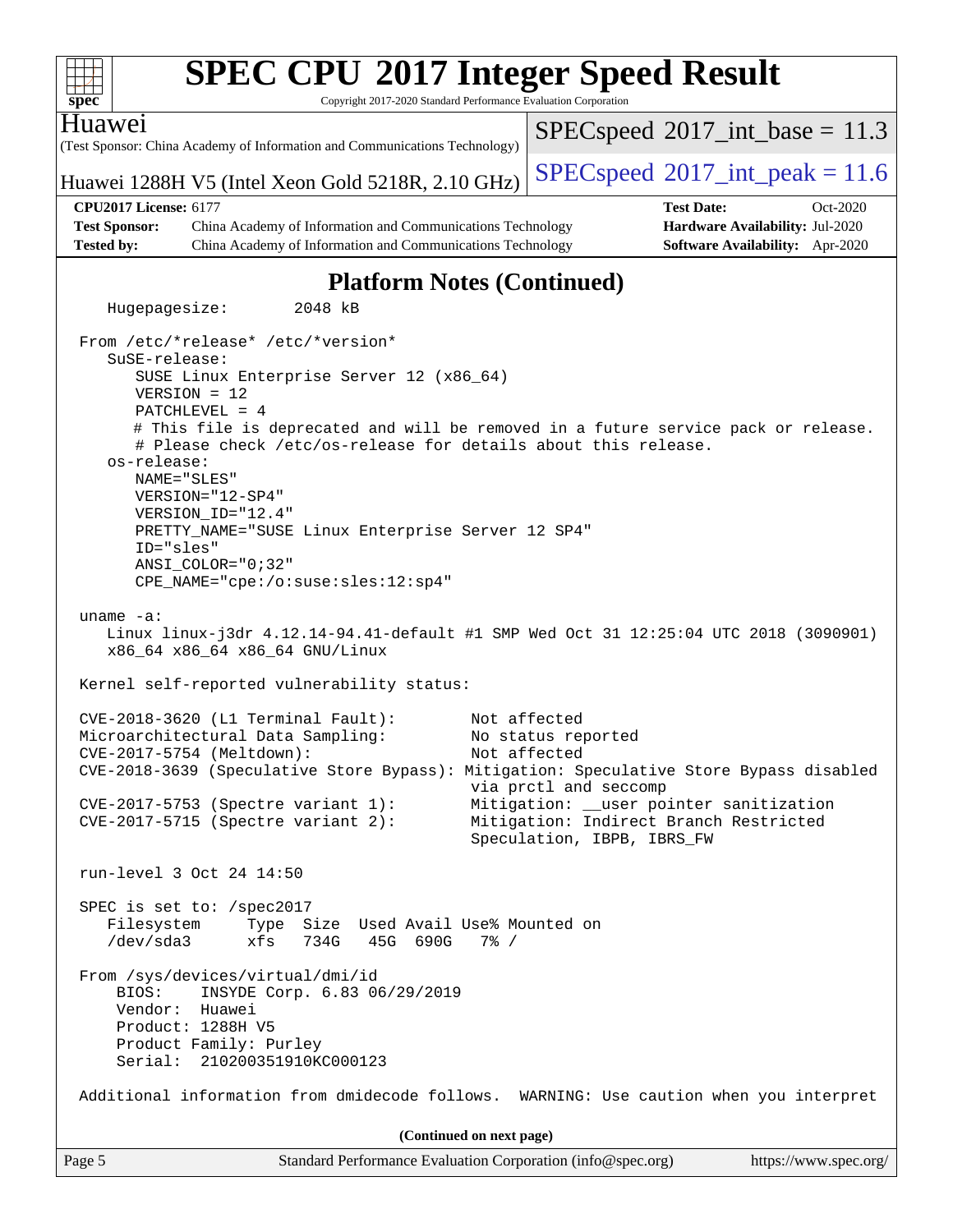| ч<br>ť<br>č |  |  |  |  |  |  |  |
|-------------|--|--|--|--|--|--|--|

Copyright 2017-2020 Standard Performance Evaluation Corporation

#### Huawei

(Test Sponsor: China Academy of Information and Communications Technology)

Huawei 1288H V5 (Intel Xeon Gold 5218R, 2.10 GHz) [SPECspeed](http://www.spec.org/auto/cpu2017/Docs/result-fields.html#SPECspeed2017intpeak)®2017\_int\_peak =  $11.6$ 

 $SPECspeed^{\circledcirc}2017\_int\_base = 11.3$  $SPECspeed^{\circledcirc}2017\_int\_base = 11.3$ 

**[Test Sponsor:](http://www.spec.org/auto/cpu2017/Docs/result-fields.html#TestSponsor)** China Academy of Information and Communications Technology **[Hardware Availability:](http://www.spec.org/auto/cpu2017/Docs/result-fields.html#HardwareAvailability)** Jul-2020 **[Tested by:](http://www.spec.org/auto/cpu2017/Docs/result-fields.html#Testedby)** China Academy of Information and Communications Technology **[Software Availability:](http://www.spec.org/auto/cpu2017/Docs/result-fields.html#SoftwareAvailability)** Apr-2020

**[CPU2017 License:](http://www.spec.org/auto/cpu2017/Docs/result-fields.html#CPU2017License)** 6177 **[Test Date:](http://www.spec.org/auto/cpu2017/Docs/result-fields.html#TestDate)** Oct-2020

### **[Platform Notes \(Continued\)](http://www.spec.org/auto/cpu2017/Docs/result-fields.html#PlatformNotes)**

 this section. The 'dmidecode' program reads system data which is "intended to allow hardware to be accurately determined", but the intent may not be met, as there are frequent changes to hardware, firmware, and the "DMTF SMBIOS" standard. Memory:

24x Samsung M393A4K40CB2-CVF 32 GB 2 rank 2933, configured at 2666

(End of data from sysinfo program)

#### **[Compiler Version Notes](http://www.spec.org/auto/cpu2017/Docs/result-fields.html#CompilerVersionNotes)**

Page 6 Standard Performance Evaluation Corporation [\(info@spec.org\)](mailto:info@spec.org) <https://www.spec.org/> ============================================================================== C | 600.perlbench\_s(base) 602.gcc\_s(base, peak) 605.mcf\_s(base, peak) | 625.x264\_s(base, peak) 657.xz\_s(base, peak) ------------------------------------------------------------------------------ Intel(R) C Compiler for applications running on Intel(R) 64, Version 2021.1 NextGen Build 20200304 Copyright (C) 1985-2020 Intel Corporation. All rights reserved. ------------------------------------------------------------------------------ ============================================================================== C | 600.perlbench\_s(peak) ------------------------------------------------------------------------------ Intel(R) C Intel(R) 64 Compiler for applications running on Intel(R) 64, Version 19.1.1.217 Build 20200306 Copyright (C) 1985-2020 Intel Corporation. All rights reserved. ------------------------------------------------------------------------------ ============================================================================== C | 600.perlbench\_s(base) 602.gcc\_s(base, peak) 605.mcf\_s(base, peak) | 625.x264\_s(base, peak) 657.xz\_s(base, peak) ------------------------------------------------------------------------------ Intel(R) C Compiler for applications running on Intel(R) 64, Version 2021.1 NextGen Build 20200304 Copyright (C) 1985-2020 Intel Corporation. All rights reserved. ------------------------------------------------------------------------------ ============================================================================== C | 600.perlbench\_s(peak) ------------------------------------------------------------------------------ Intel(R) C Intel(R) 64 Compiler for applications running on Intel(R)  $64$ , Version 19.1.1.217 Build 20200306 Copyright (C) 1985-2020 Intel Corporation. All rights reserved. ------------------------------------------------------------------------------ ============================================================================== C++ | 620.omnetpp\_s(base, peak) 623.xalancbmk\_s(base, peak) **(Continued on next page)**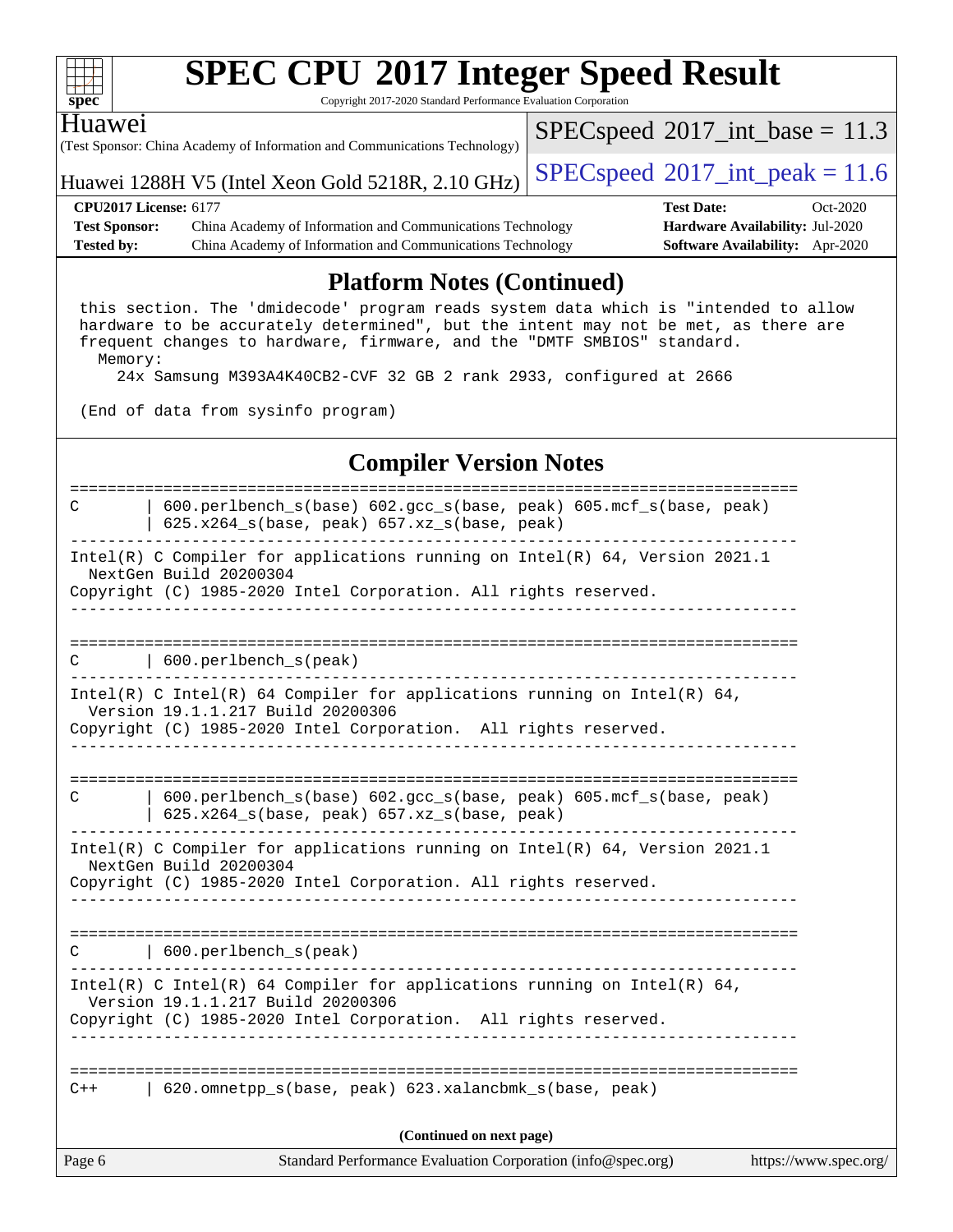| <b>SPEC CPU®2017 Integer Speed Result</b><br>$spec^*$<br>Copyright 2017-2020 Standard Performance Evaluation Corporation                                                               |                                            |                                        |            |  |  |  |
|----------------------------------------------------------------------------------------------------------------------------------------------------------------------------------------|--------------------------------------------|----------------------------------------|------------|--|--|--|
| <b>Huawei</b><br>(Test Sponsor: China Academy of Information and Communications Technology)                                                                                            | $SPEC speed^{\circ}2017\_int\_base = 11.3$ |                                        |            |  |  |  |
| Huawei 1288H V5 (Intel Xeon Gold 5218R, 2.10 GHz)                                                                                                                                      | $SPEC speed^{\circ}2017\_int\_peak = 11.6$ |                                        |            |  |  |  |
| <b>CPU2017 License: 6177</b>                                                                                                                                                           |                                            | <b>Test Date:</b>                      | $Oct-2020$ |  |  |  |
| <b>Test Sponsor:</b><br>China Academy of Information and Communications Technology                                                                                                     |                                            | <b>Hardware Availability: Jul-2020</b> |            |  |  |  |
| <b>Tested by:</b><br>China Academy of Information and Communications Technology                                                                                                        |                                            | Software Availability: Apr-2020        |            |  |  |  |
| <b>Compiler Version Notes (Continued)</b><br>631.deepsjeng_s(base, peak) 641.leela_s(base, peak)                                                                                       |                                            |                                        |            |  |  |  |
| Intel(R) C++ Compiler for applications running on Intel(R) 64, Version 2021.1<br>NextGen Build 20200304<br>Copyright (C) 1985-2020 Intel Corporation. All rights reserved.             |                                            |                                        |            |  |  |  |
| Fortran   648. exchange 2_s (base, peak)                                                                                                                                               |                                            |                                        |            |  |  |  |
| Intel(R) Fortran Intel(R) 64 Compiler for applications running on Intel(R)<br>64, Version 19.1.1.217 Build 20200306<br>Copyright (C) 1985-2020 Intel Corporation. All rights reserved. |                                            |                                        |            |  |  |  |

### **[Base Compiler Invocation](http://www.spec.org/auto/cpu2017/Docs/result-fields.html#BaseCompilerInvocation)**

[C benchmarks](http://www.spec.org/auto/cpu2017/Docs/result-fields.html#Cbenchmarks): [icc](http://www.spec.org/cpu2017/results/res2020q4/cpu2017-20201026-24249.flags.html#user_CCbase_intel_icc_66fc1ee009f7361af1fbd72ca7dcefbb700085f36577c54f309893dd4ec40d12360134090235512931783d35fd58c0460139e722d5067c5574d8eaf2b3e37e92)

[C++ benchmarks:](http://www.spec.org/auto/cpu2017/Docs/result-fields.html#CXXbenchmarks) [icpc](http://www.spec.org/cpu2017/results/res2020q4/cpu2017-20201026-24249.flags.html#user_CXXbase_intel_icpc_c510b6838c7f56d33e37e94d029a35b4a7bccf4766a728ee175e80a419847e808290a9b78be685c44ab727ea267ec2f070ec5dc83b407c0218cded6866a35d07)

[Fortran benchmarks](http://www.spec.org/auto/cpu2017/Docs/result-fields.html#Fortranbenchmarks): [ifort](http://www.spec.org/cpu2017/results/res2020q4/cpu2017-20201026-24249.flags.html#user_FCbase_intel_ifort_8111460550e3ca792625aed983ce982f94888b8b503583aa7ba2b8303487b4d8a21a13e7191a45c5fd58ff318f48f9492884d4413fa793fd88dd292cad7027ca)

### **[Base Portability Flags](http://www.spec.org/auto/cpu2017/Docs/result-fields.html#BasePortabilityFlags)**

 600.perlbench\_s: [-DSPEC\\_LP64](http://www.spec.org/cpu2017/results/res2020q4/cpu2017-20201026-24249.flags.html#b600.perlbench_s_basePORTABILITY_DSPEC_LP64) [-DSPEC\\_LINUX\\_X64](http://www.spec.org/cpu2017/results/res2020q4/cpu2017-20201026-24249.flags.html#b600.perlbench_s_baseCPORTABILITY_DSPEC_LINUX_X64) 602.gcc\_s: [-DSPEC\\_LP64](http://www.spec.org/cpu2017/results/res2020q4/cpu2017-20201026-24249.flags.html#suite_basePORTABILITY602_gcc_s_DSPEC_LP64) 605.mcf\_s: [-DSPEC\\_LP64](http://www.spec.org/cpu2017/results/res2020q4/cpu2017-20201026-24249.flags.html#suite_basePORTABILITY605_mcf_s_DSPEC_LP64) 620.omnetpp\_s: [-DSPEC\\_LP64](http://www.spec.org/cpu2017/results/res2020q4/cpu2017-20201026-24249.flags.html#suite_basePORTABILITY620_omnetpp_s_DSPEC_LP64) 623.xalancbmk\_s: [-DSPEC\\_LP64](http://www.spec.org/cpu2017/results/res2020q4/cpu2017-20201026-24249.flags.html#suite_basePORTABILITY623_xalancbmk_s_DSPEC_LP64) [-DSPEC\\_LINUX](http://www.spec.org/cpu2017/results/res2020q4/cpu2017-20201026-24249.flags.html#b623.xalancbmk_s_baseCXXPORTABILITY_DSPEC_LINUX) 625.x264\_s: [-DSPEC\\_LP64](http://www.spec.org/cpu2017/results/res2020q4/cpu2017-20201026-24249.flags.html#suite_basePORTABILITY625_x264_s_DSPEC_LP64) 631.deepsjeng\_s: [-DSPEC\\_LP64](http://www.spec.org/cpu2017/results/res2020q4/cpu2017-20201026-24249.flags.html#suite_basePORTABILITY631_deepsjeng_s_DSPEC_LP64) 641.leela\_s: [-DSPEC\\_LP64](http://www.spec.org/cpu2017/results/res2020q4/cpu2017-20201026-24249.flags.html#suite_basePORTABILITY641_leela_s_DSPEC_LP64) 648.exchange2\_s: [-DSPEC\\_LP64](http://www.spec.org/cpu2017/results/res2020q4/cpu2017-20201026-24249.flags.html#suite_basePORTABILITY648_exchange2_s_DSPEC_LP64) 657.xz\_s: [-DSPEC\\_LP64](http://www.spec.org/cpu2017/results/res2020q4/cpu2017-20201026-24249.flags.html#suite_basePORTABILITY657_xz_s_DSPEC_LP64)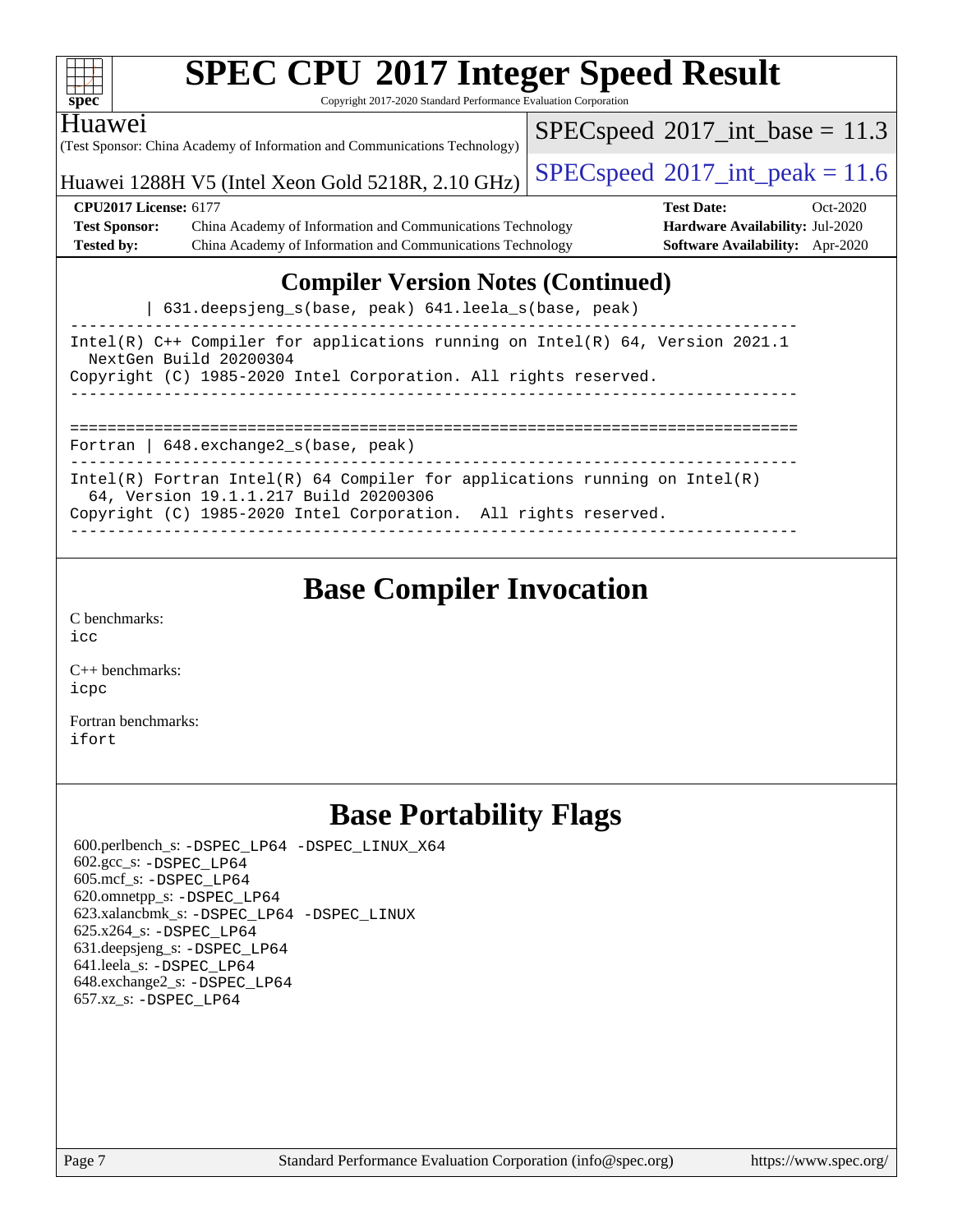| spec                                                                                            | <b>SPEC CPU®2017 Integer Speed Result</b><br>Copyright 2017-2020 Standard Performance Evaluation Corporation |                                            |                                        |            |  |
|-------------------------------------------------------------------------------------------------|--------------------------------------------------------------------------------------------------------------|--------------------------------------------|----------------------------------------|------------|--|
| <b>Huawei</b>                                                                                   | (Test Sponsor: China Academy of Information and Communications Technology)                                   | $SPEC speed^{\circ}2017\_int\_base = 11.3$ |                                        |            |  |
| $SPEC speed^{\circ}2017\_int\_peak = 11.6$<br>Huawei 1288H V5 (Intel Xeon Gold 5218R, 2.10 GHz) |                                                                                                              |                                            |                                        |            |  |
|                                                                                                 | <b>CPU2017 License: 6177</b>                                                                                 |                                            | <b>Test Date:</b>                      | $Oct-2020$ |  |
| <b>Test Sponsor:</b>                                                                            | China Academy of Information and Communications Technology                                                   |                                            | Hardware Availability: Jul-2020        |            |  |
| <b>Tested by:</b>                                                                               | China Academy of Information and Communications Technology                                                   |                                            | <b>Software Availability:</b> Apr-2020 |            |  |
| C benchmarks:                                                                                   | <b>Base Optimization Flags</b>                                                                               |                                            |                                        |            |  |

[-m64](http://www.spec.org/cpu2017/results/res2020q4/cpu2017-20201026-24249.flags.html#user_CCbase_m64-icc) [-qnextgen](http://www.spec.org/cpu2017/results/res2020q4/cpu2017-20201026-24249.flags.html#user_CCbase_f-qnextgen) [-std=c11](http://www.spec.org/cpu2017/results/res2020q4/cpu2017-20201026-24249.flags.html#user_CCbase_std-icc-std_0e1c27790398a4642dfca32ffe6c27b5796f9c2d2676156f2e42c9c44eaad0c049b1cdb667a270c34d979996257aeb8fc440bfb01818dbc9357bd9d174cb8524) [-Wl,-plugin-opt=-x86-branches-within-32B-boundaries](http://www.spec.org/cpu2017/results/res2020q4/cpu2017-20201026-24249.flags.html#user_CCbase_f-x86-branches-within-32B-boundaries_0098b4e4317ae60947b7b728078a624952a08ac37a3c797dfb4ffeb399e0c61a9dd0f2f44ce917e9361fb9076ccb15e7824594512dd315205382d84209e912f3) [-Wl,-z,muldefs](http://www.spec.org/cpu2017/results/res2020q4/cpu2017-20201026-24249.flags.html#user_CCbase_link_force_multiple1_b4cbdb97b34bdee9ceefcfe54f4c8ea74255f0b02a4b23e853cdb0e18eb4525ac79b5a88067c842dd0ee6996c24547a27a4b99331201badda8798ef8a743f577) [-xCORE-AVX512](http://www.spec.org/cpu2017/results/res2020q4/cpu2017-20201026-24249.flags.html#user_CCbase_f-xCORE-AVX512) [-O3](http://www.spec.org/cpu2017/results/res2020q4/cpu2017-20201026-24249.flags.html#user_CCbase_f-O3) [-ffast-math](http://www.spec.org/cpu2017/results/res2020q4/cpu2017-20201026-24249.flags.html#user_CCbase_f-ffast-math) [-flto](http://www.spec.org/cpu2017/results/res2020q4/cpu2017-20201026-24249.flags.html#user_CCbase_f-flto) [-mfpmath=sse](http://www.spec.org/cpu2017/results/res2020q4/cpu2017-20201026-24249.flags.html#user_CCbase_f-mfpmath_70eb8fac26bde974f8ab713bc9086c5621c0b8d2f6c86f38af0bd7062540daf19db5f3a066d8c6684be05d84c9b6322eb3b5be6619d967835195b93d6c02afa1) [-funroll-loops](http://www.spec.org/cpu2017/results/res2020q4/cpu2017-20201026-24249.flags.html#user_CCbase_f-funroll-loops) [-fuse-ld=gold](http://www.spec.org/cpu2017/results/res2020q4/cpu2017-20201026-24249.flags.html#user_CCbase_f-fuse-ld_920b3586e2b8c6e0748b9c84fa9b744736ba725a32cab14ad8f3d4ad28eecb2f59d1144823d2e17006539a88734fe1fc08fc3035f7676166309105a78aaabc32) [-qopt-mem-layout-trans=4](http://www.spec.org/cpu2017/results/res2020q4/cpu2017-20201026-24249.flags.html#user_CCbase_f-qopt-mem-layout-trans_fa39e755916c150a61361b7846f310bcdf6f04e385ef281cadf3647acec3f0ae266d1a1d22d972a7087a248fd4e6ca390a3634700869573d231a252c784941a8) [-fopenmp](http://www.spec.org/cpu2017/results/res2020q4/cpu2017-20201026-24249.flags.html#user_CCbase_fopenmp_5aa2e47ce4f2ef030ba5d12d5a7a9c4e57167333d78243fcadb80b48d5abb78ff19333f8478e0b2a41e63049eb285965c145ccab7b93db7d0c4d59e4dc6f5591) [-DSPEC\\_OPENMP](http://www.spec.org/cpu2017/results/res2020q4/cpu2017-20201026-24249.flags.html#suite_CCbase_DSPEC_OPENMP) [-L/usr/local/jemalloc64-5.0.1/](http://www.spec.org/cpu2017/results/res2020q4/cpu2017-20201026-24249.flags.html#user_CCbase_jemalloc_link_path64_1_7ef78e948e26f16679f66279b8b3f63c04c9803b9e8787420a99cca8bda14a41adf28ce5417d152fa73cc6ac5779a3e22f3d8249efa1649e07fa83494079cd98) [-ljemalloc](http://www.spec.org/cpu2017/results/res2020q4/cpu2017-20201026-24249.flags.html#user_CCbase_jemalloc_link_lib_d1249b907c500fa1c0672f44f562e3d0f79738ae9e3c4a9c376d49f265a04b9c99b167ecedbf6711b3085be911c67ff61f150a17b3472be731631ba4d0471706)

[C++ benchmarks](http://www.spec.org/auto/cpu2017/Docs/result-fields.html#CXXbenchmarks):

[-m64](http://www.spec.org/cpu2017/results/res2020q4/cpu2017-20201026-24249.flags.html#user_CXXbase_m64-icc) [-qnextgen](http://www.spec.org/cpu2017/results/res2020q4/cpu2017-20201026-24249.flags.html#user_CXXbase_f-qnextgen) [-Wl,-plugin-opt=-x86-branches-within-32B-boundaries](http://www.spec.org/cpu2017/results/res2020q4/cpu2017-20201026-24249.flags.html#user_CXXbase_f-x86-branches-within-32B-boundaries_0098b4e4317ae60947b7b728078a624952a08ac37a3c797dfb4ffeb399e0c61a9dd0f2f44ce917e9361fb9076ccb15e7824594512dd315205382d84209e912f3) [-Wl,-z,muldefs](http://www.spec.org/cpu2017/results/res2020q4/cpu2017-20201026-24249.flags.html#user_CXXbase_link_force_multiple1_b4cbdb97b34bdee9ceefcfe54f4c8ea74255f0b02a4b23e853cdb0e18eb4525ac79b5a88067c842dd0ee6996c24547a27a4b99331201badda8798ef8a743f577) [-xCORE-AVX512](http://www.spec.org/cpu2017/results/res2020q4/cpu2017-20201026-24249.flags.html#user_CXXbase_f-xCORE-AVX512) [-O3](http://www.spec.org/cpu2017/results/res2020q4/cpu2017-20201026-24249.flags.html#user_CXXbase_f-O3) [-ffast-math](http://www.spec.org/cpu2017/results/res2020q4/cpu2017-20201026-24249.flags.html#user_CXXbase_f-ffast-math) [-flto](http://www.spec.org/cpu2017/results/res2020q4/cpu2017-20201026-24249.flags.html#user_CXXbase_f-flto) [-mfpmath=sse](http://www.spec.org/cpu2017/results/res2020q4/cpu2017-20201026-24249.flags.html#user_CXXbase_f-mfpmath_70eb8fac26bde974f8ab713bc9086c5621c0b8d2f6c86f38af0bd7062540daf19db5f3a066d8c6684be05d84c9b6322eb3b5be6619d967835195b93d6c02afa1) [-funroll-loops](http://www.spec.org/cpu2017/results/res2020q4/cpu2017-20201026-24249.flags.html#user_CXXbase_f-funroll-loops) [-fuse-ld=gold](http://www.spec.org/cpu2017/results/res2020q4/cpu2017-20201026-24249.flags.html#user_CXXbase_f-fuse-ld_920b3586e2b8c6e0748b9c84fa9b744736ba725a32cab14ad8f3d4ad28eecb2f59d1144823d2e17006539a88734fe1fc08fc3035f7676166309105a78aaabc32) [-qopt-mem-layout-trans=4](http://www.spec.org/cpu2017/results/res2020q4/cpu2017-20201026-24249.flags.html#user_CXXbase_f-qopt-mem-layout-trans_fa39e755916c150a61361b7846f310bcdf6f04e385ef281cadf3647acec3f0ae266d1a1d22d972a7087a248fd4e6ca390a3634700869573d231a252c784941a8) [-L/opt/intel/compilers\\_and\\_libraries\\_2020.1.217/linux/compiler/lib/intel64\\_lin](http://www.spec.org/cpu2017/results/res2020q4/cpu2017-20201026-24249.flags.html#user_CXXbase_linkpath_57509d35624eba098eea36fbb56f49cc34a0b9ddc7c2cb8d353196fad1bb407d9701613333817233d0b91533f8d621e799f46d56eb6ab807a2c91bcd6c4cd0df) [-lqkmalloc](http://www.spec.org/cpu2017/results/res2020q4/cpu2017-20201026-24249.flags.html#user_CXXbase_qkmalloc_link_lib_79a818439969f771c6bc311cfd333c00fc099dad35c030f5aab9dda831713d2015205805422f83de8875488a2991c0a156aaa600e1f9138f8fc37004abc96dc5)

#### [Fortran benchmarks:](http://www.spec.org/auto/cpu2017/Docs/result-fields.html#Fortranbenchmarks)

[-m64](http://www.spec.org/cpu2017/results/res2020q4/cpu2017-20201026-24249.flags.html#user_FCbase_m64-icc) [-Wl,-plugin-opt=-x86-branches-within-32B-boundaries](http://www.spec.org/cpu2017/results/res2020q4/cpu2017-20201026-24249.flags.html#user_FCbase_f-x86-branches-within-32B-boundaries_0098b4e4317ae60947b7b728078a624952a08ac37a3c797dfb4ffeb399e0c61a9dd0f2f44ce917e9361fb9076ccb15e7824594512dd315205382d84209e912f3) [-xCORE-AVX512](http://www.spec.org/cpu2017/results/res2020q4/cpu2017-20201026-24249.flags.html#user_FCbase_f-xCORE-AVX512) [-O3](http://www.spec.org/cpu2017/results/res2020q4/cpu2017-20201026-24249.flags.html#user_FCbase_f-O3) [-ipo](http://www.spec.org/cpu2017/results/res2020q4/cpu2017-20201026-24249.flags.html#user_FCbase_f-ipo) [-no-prec-div](http://www.spec.org/cpu2017/results/res2020q4/cpu2017-20201026-24249.flags.html#user_FCbase_f-no-prec-div) [-qopt-mem-layout-trans=4](http://www.spec.org/cpu2017/results/res2020q4/cpu2017-20201026-24249.flags.html#user_FCbase_f-qopt-mem-layout-trans_fa39e755916c150a61361b7846f310bcdf6f04e385ef281cadf3647acec3f0ae266d1a1d22d972a7087a248fd4e6ca390a3634700869573d231a252c784941a8) [-nostandard-realloc-lhs](http://www.spec.org/cpu2017/results/res2020q4/cpu2017-20201026-24249.flags.html#user_FCbase_f_2003_std_realloc_82b4557e90729c0f113870c07e44d33d6f5a304b4f63d4c15d2d0f1fab99f5daaed73bdb9275d9ae411527f28b936061aa8b9c8f2d63842963b95c9dd6426b8a) [-align array32byte](http://www.spec.org/cpu2017/results/res2020q4/cpu2017-20201026-24249.flags.html#user_FCbase_align_array32byte_b982fe038af199962ba9a80c053b8342c548c85b40b8e86eb3cc33dee0d7986a4af373ac2d51c3f7cf710a18d62fdce2948f201cd044323541f22fc0fffc51b6) [-mbranches-within-32B-boundaries](http://www.spec.org/cpu2017/results/res2020q4/cpu2017-20201026-24249.flags.html#user_FCbase_f-mbranches-within-32B-boundaries)

### **[Peak Compiler Invocation](http://www.spec.org/auto/cpu2017/Docs/result-fields.html#PeakCompilerInvocation)**

[C benchmarks](http://www.spec.org/auto/cpu2017/Docs/result-fields.html#Cbenchmarks):

[icc](http://www.spec.org/cpu2017/results/res2020q4/cpu2017-20201026-24249.flags.html#user_CCpeak_intel_icc_66fc1ee009f7361af1fbd72ca7dcefbb700085f36577c54f309893dd4ec40d12360134090235512931783d35fd58c0460139e722d5067c5574d8eaf2b3e37e92)

[C++ benchmarks:](http://www.spec.org/auto/cpu2017/Docs/result-fields.html#CXXbenchmarks) [icpc](http://www.spec.org/cpu2017/results/res2020q4/cpu2017-20201026-24249.flags.html#user_CXXpeak_intel_icpc_c510b6838c7f56d33e37e94d029a35b4a7bccf4766a728ee175e80a419847e808290a9b78be685c44ab727ea267ec2f070ec5dc83b407c0218cded6866a35d07)

[Fortran benchmarks](http://www.spec.org/auto/cpu2017/Docs/result-fields.html#Fortranbenchmarks): [ifort](http://www.spec.org/cpu2017/results/res2020q4/cpu2017-20201026-24249.flags.html#user_FCpeak_intel_ifort_8111460550e3ca792625aed983ce982f94888b8b503583aa7ba2b8303487b4d8a21a13e7191a45c5fd58ff318f48f9492884d4413fa793fd88dd292cad7027ca)

### **[Peak Portability Flags](http://www.spec.org/auto/cpu2017/Docs/result-fields.html#PeakPortabilityFlags)**

 600.perlbench\_s: [-DSPEC\\_LP64](http://www.spec.org/cpu2017/results/res2020q4/cpu2017-20201026-24249.flags.html#b600.perlbench_s_peakPORTABILITY_DSPEC_LP64) [-DSPEC\\_LINUX\\_X64](http://www.spec.org/cpu2017/results/res2020q4/cpu2017-20201026-24249.flags.html#b600.perlbench_s_peakCPORTABILITY_DSPEC_LINUX_X64)  $602.\text{gcc}\$ :  $-DSPEC\_LP64(*) -DSPEC\_LP64$  605.mcf\_s: [-DSPEC\\_LP64](http://www.spec.org/cpu2017/results/res2020q4/cpu2017-20201026-24249.flags.html#suite_peakPORTABILITY605_mcf_s_DSPEC_LP64) 620.omnetpp\_s: [-DSPEC\\_LP64](http://www.spec.org/cpu2017/results/res2020q4/cpu2017-20201026-24249.flags.html#suite_peakPORTABILITY620_omnetpp_s_DSPEC_LP64) 623.xalancbmk\_s: [-DSPEC\\_LP64](http://www.spec.org/cpu2017/results/res2020q4/cpu2017-20201026-24249.flags.html#suite_peakPORTABILITY623_xalancbmk_s_DSPEC_LP64) [-DSPEC\\_LINUX](http://www.spec.org/cpu2017/results/res2020q4/cpu2017-20201026-24249.flags.html#b623.xalancbmk_s_peakCXXPORTABILITY_DSPEC_LINUX) 625.x264\_s: [-DSPEC\\_LP64](http://www.spec.org/cpu2017/results/res2020q4/cpu2017-20201026-24249.flags.html#suite_peakPORTABILITY625_x264_s_DSPEC_LP64) 631.deepsjeng\_s: [-DSPEC\\_LP64](http://www.spec.org/cpu2017/results/res2020q4/cpu2017-20201026-24249.flags.html#suite_peakPORTABILITY631_deepsjeng_s_DSPEC_LP64) 641.leela\_s: [-DSPEC\\_LP64](http://www.spec.org/cpu2017/results/res2020q4/cpu2017-20201026-24249.flags.html#suite_peakPORTABILITY641_leela_s_DSPEC_LP64)

**(Continued on next page)**

Page 8 Standard Performance Evaluation Corporation [\(info@spec.org\)](mailto:info@spec.org) <https://www.spec.org/>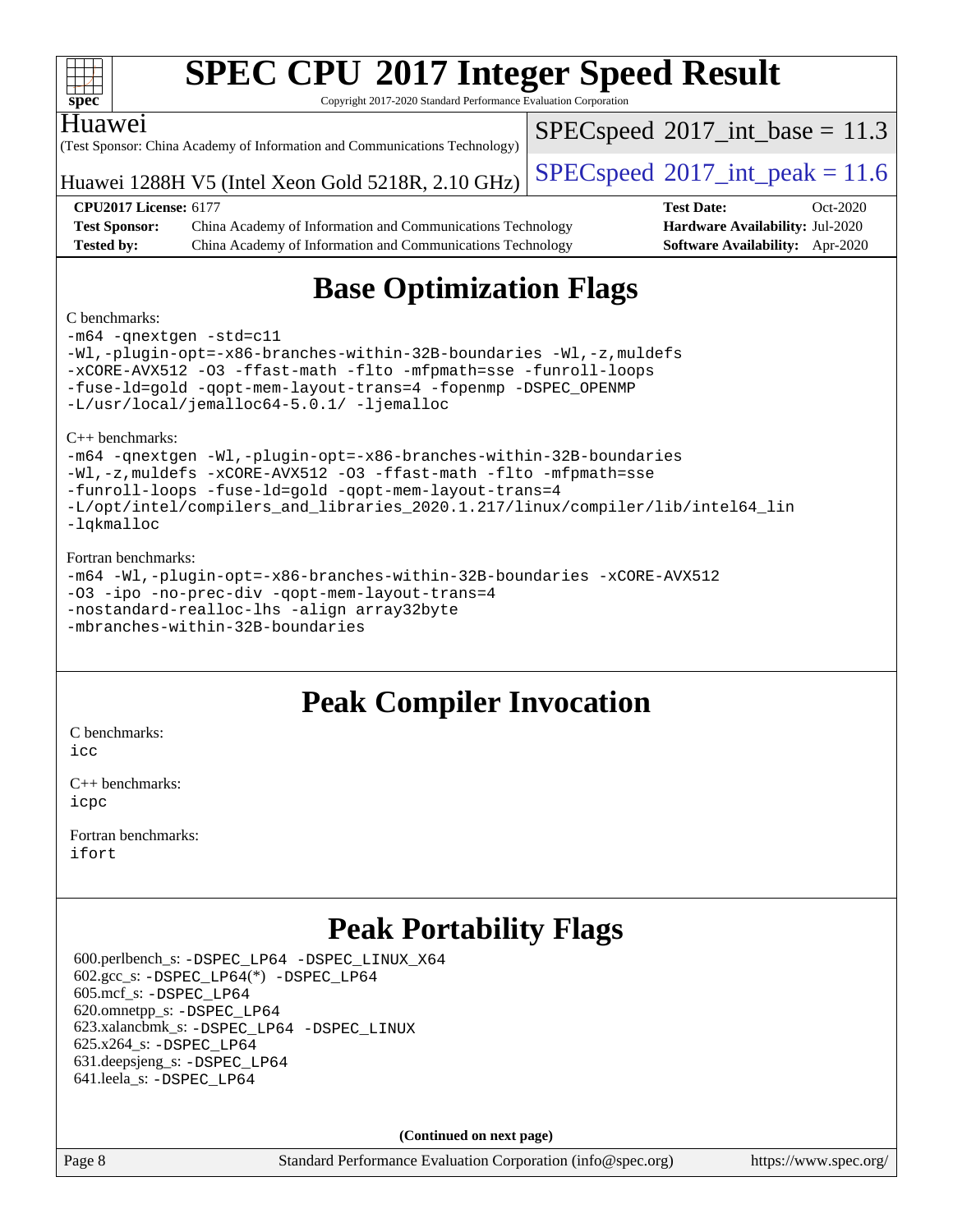

Copyright 2017-2020 Standard Performance Evaluation Corporation

#### Huawei

(Test Sponsor: China Academy of Information and Communications Technology)

Huawei 1288H V5 (Intel Xeon Gold 5218R, 2.10 GHz)  $\left|$  [SPECspeed](http://www.spec.org/auto/cpu2017/Docs/result-fields.html#SPECspeed2017intpeak)®[2017\\_int\\_peak = 1](http://www.spec.org/auto/cpu2017/Docs/result-fields.html#SPECspeed2017intpeak)1.6

 $SPECspeed^{\circ}2017\_int\_base = 11.3$  $SPECspeed^{\circ}2017\_int\_base = 11.3$ 

**[CPU2017 License:](http://www.spec.org/auto/cpu2017/Docs/result-fields.html#CPU2017License)** 6177 **[Test Date:](http://www.spec.org/auto/cpu2017/Docs/result-fields.html#TestDate)** Oct-2020 **[Test Sponsor:](http://www.spec.org/auto/cpu2017/Docs/result-fields.html#TestSponsor)** China Academy of Information and Communications Technology **[Hardware Availability:](http://www.spec.org/auto/cpu2017/Docs/result-fields.html#HardwareAvailability)** Jul-2020 **[Tested by:](http://www.spec.org/auto/cpu2017/Docs/result-fields.html#Testedby)** China Academy of Information and Communications Technology **[Software Availability:](http://www.spec.org/auto/cpu2017/Docs/result-fields.html#SoftwareAvailability)** Apr-2020

# **[Peak Portability Flags \(Continued\)](http://www.spec.org/auto/cpu2017/Docs/result-fields.html#PeakPortabilityFlags)**

 648.exchange2\_s: [-DSPEC\\_LP64](http://www.spec.org/cpu2017/results/res2020q4/cpu2017-20201026-24249.flags.html#suite_peakPORTABILITY648_exchange2_s_DSPEC_LP64) 657.xz\_s: [-DSPEC\\_LP64](http://www.spec.org/cpu2017/results/res2020q4/cpu2017-20201026-24249.flags.html#suite_peakPORTABILITY657_xz_s_DSPEC_LP64)

(\*) Indicates a portability flag that was found in a non-portability variable.

## **[Peak Optimization Flags](http://www.spec.org/auto/cpu2017/Docs/result-fields.html#PeakOptimizationFlags)**

[C benchmarks](http://www.spec.org/auto/cpu2017/Docs/result-fields.html#Cbenchmarks):

```
 600.perlbench_s: -Wl,-z,muldefs -prof-gen(pass 1) -prof-use(pass 2)
-xCORE-AVX512 -ipo -O3 -no-prec-div
-qopt-mem-layout-trans=4 -fno-strict-overflow
-mbranches-within-32B-boundaries
-L/usr/local/jemalloc64-5.0.1/ -ljemalloc
```

```
 602.gcc_s: -m64 -qnextgen -std=c11 -fuse-ld=gold
-Wl,-plugin-opt=-x86-branches-within-32B-boundaries
-Wl,-z,muldefs -fprofile-generate(pass 1)
-fprofile-use=default.profdata(pass 2) -xCORE-AVX512 -flto
-Ofast(pass 1) -O3 -ffast-math -qopt-mem-layout-trans=4
-L/usr/local/jemalloc64-5.0.1/ -ljemalloc
```
605.mcf\_s: basepeak = yes

```
 625.x264_s: -m64 -qnextgen -std=c11
-Wl,-plugin-opt=-x86-branches-within-32B-boundaries
-Wl,-z,muldefs -xCORE-AVX512 -flto -O3 -ffast-math
-fuse-ld=gold -qopt-mem-layout-trans=4 -fno-alias
-L/usr/local/jemalloc64-5.0.1/ -ljemalloc
```
 $657.xz$ \_s: basepeak = yes

[C++ benchmarks:](http://www.spec.org/auto/cpu2017/Docs/result-fields.html#CXXbenchmarks)

620.omnetpp\_s: basepeak = yes

623.xalancbmk\_s: basepeak = yes

631.deepsjeng\_s: basepeak = yes

641.leela\_s: basepeak = yes

[Fortran benchmarks](http://www.spec.org/auto/cpu2017/Docs/result-fields.html#Fortranbenchmarks):

**(Continued on next page)**